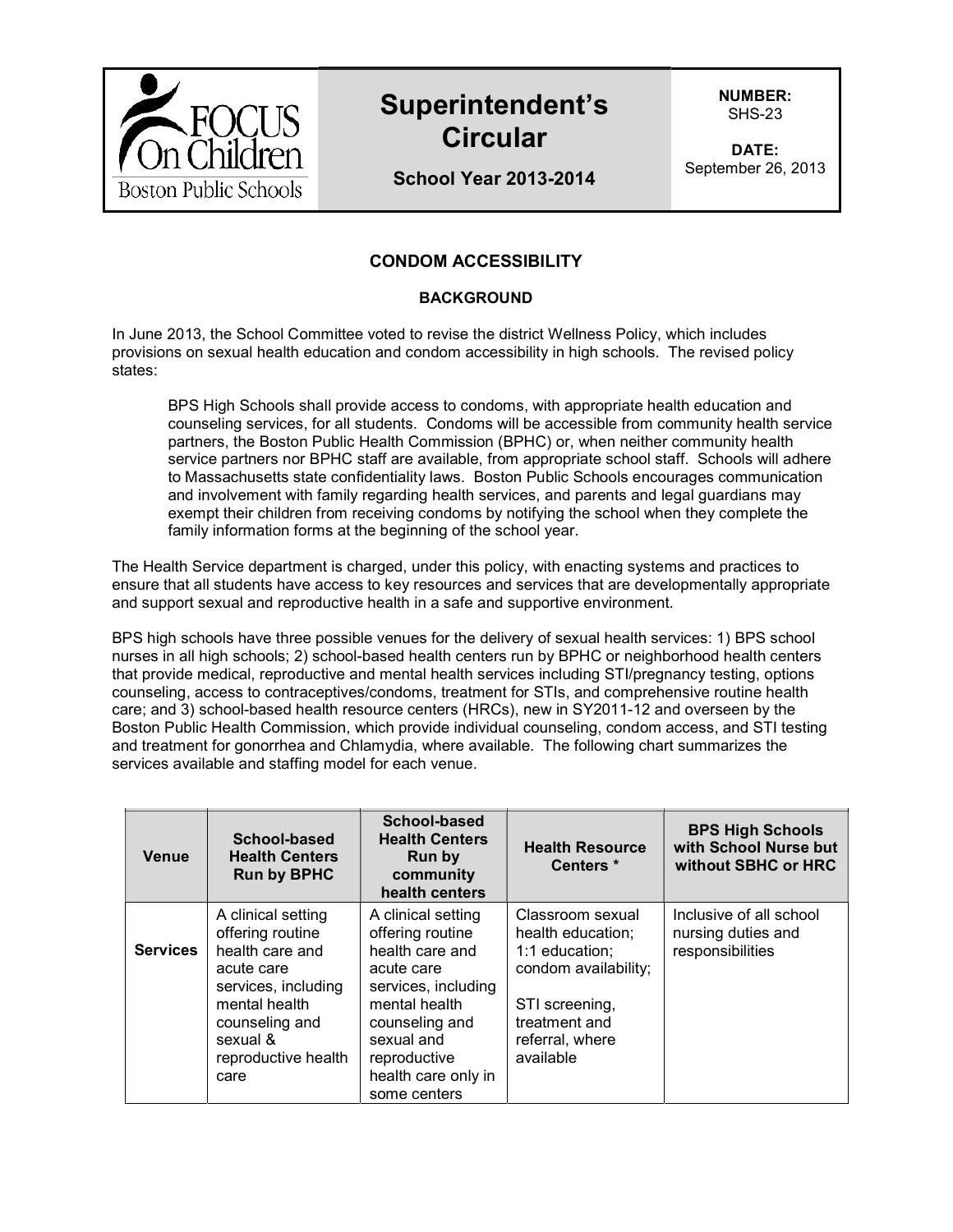| <b>Venue</b>    | School-based<br><b>Health Centers</b><br><b>Run by BPHC</b>                                                                             | School-based<br><b>Health Centers</b><br><b>Run by</b><br>community<br>health centers                                                                           | <b>Health Resource</b><br>Centers <sup>*</sup>                                               | <b>BPS High Schools</b><br>with School Nurse but<br>without SBHC or HRC |
|-----------------|-----------------------------------------------------------------------------------------------------------------------------------------|-----------------------------------------------------------------------------------------------------------------------------------------------------------------|----------------------------------------------------------------------------------------------|-------------------------------------------------------------------------|
| <b>Staffing</b> | Staffed by Nurse<br>Practitioner, Mental<br>Health Clinician,<br><b>Health Educator</b><br>and Health<br>Coordinator/Admin<br>Assistant | Staffed by Nurse<br>Practitioners or<br>Physician<br>Assistants,<br>authorized to<br>diagnose, treat<br>and prescribe<br>medications,<br>supervised by an<br>MD | A team of two<br><b>Health Educators</b><br>(male & female)<br>assigned to 2 high<br>schools | School Nurse staffing<br>ranges from $0.5 - 2.5$<br>FTE per school      |

\* Under Massachusetts Law, adolescents may seek confidential health services for treatment of sexually transmitted diseases or pregnancy without parental notification. In addition, the wellness policy allows non-clinical staff such as guidance counselors, health educators or physical education staff to participate in the accessibility process, with appropriate training.

### **IMPLEMENTATION**

The implementation of condom accessibility will be directed by Health Services with support from and integration with the prevention efforts of the Health & Wellness Department at both the central and individual school levels.

#### **School-Based Implementation**

Each high school will have a Condom Accessibility Team (CAT) chaired by the school nurse and including at least one wellness team member, the principal, and any other interested staff. The CAT shall meet at least once a year to oversee its responsibilities and report back to the Wellness Council.

Condom Accessibility Team Responsibilities:

- Determine the process of school based implementation based on the other school based health resources available and student needs for other sexual health services (school nurse, HRC, SBHC, referral to community youth friendly sexual health services.) The process will be documented as part of the Wellness Action Plan as outlined in the Wellness Policy Circular.
- Ensure that student confidentiality is maintained as per Massachusetts state law.
- Develop and distribute staff, student, family informational tools (brochures, posters, electronic notification, etc) that outline the program of services for that school and how the condom accessibility component interfaces with the various sexual health service venues.
- Ensure that all parents have had a chance to opt out of condom accessibility. *However, an adolescent, under Massachusetts adolescent confidentiality laws, may seek confidential treatment for sexually transmitted diseases and diagnosis of pregnancy. This is a separate activity from condom accessibility.*
- Ensure that parental opt out is clearly documented in the nurse electronic health record and communicated to all appropriate staff involved in condom accessibility
- Ensure that the accessibility process aligns with the sexual health education curriculum and other sexual health programming
- Ensure that the school wellness council is updated at least once annually
- **Participate in CAT training as determined and organized by the central team**
- Oversee the ordering and storage of condoms for the school.
- **Tracking aggregate data of condom distribution from the different venues**